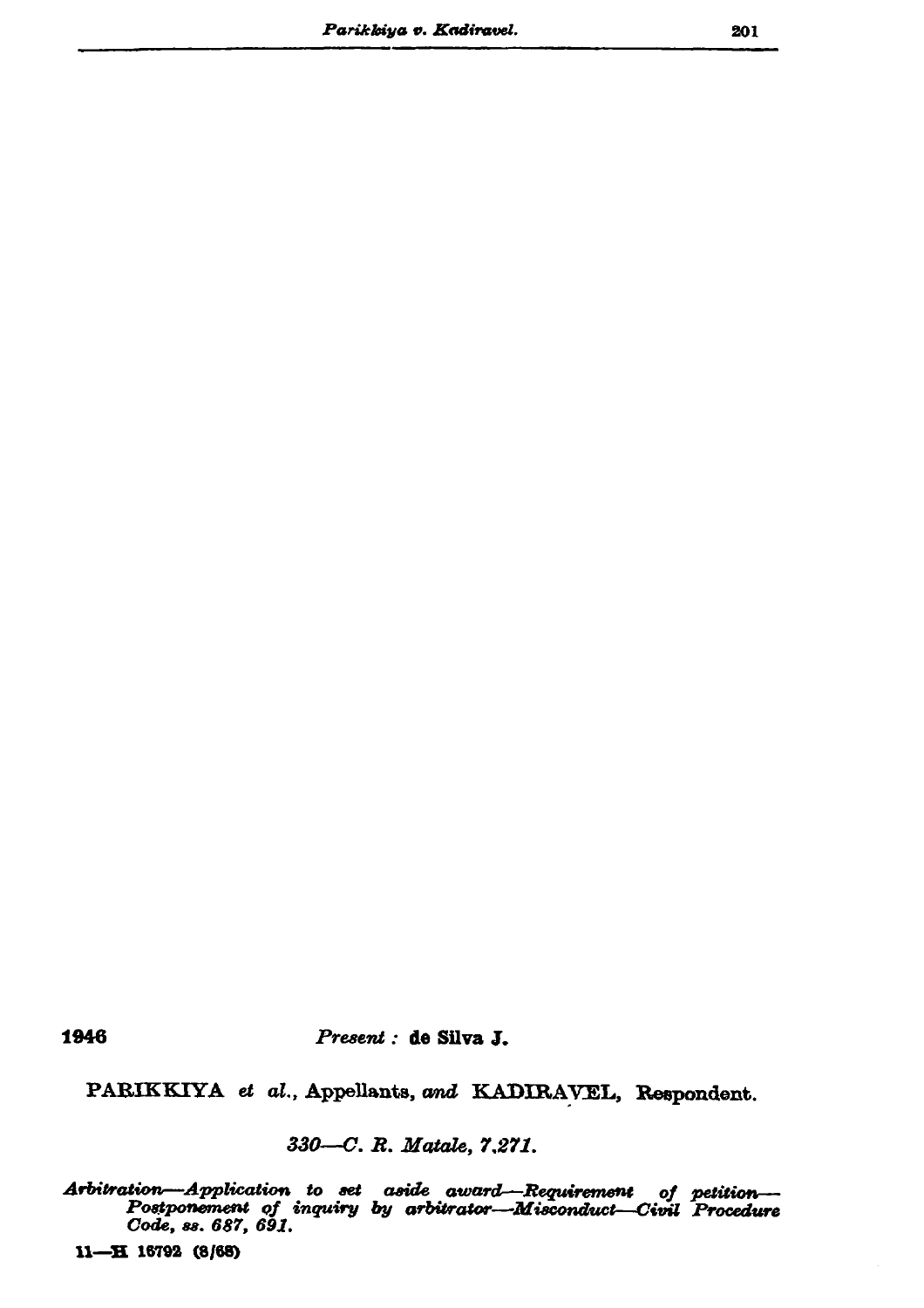Where the Court, in calling for objections to an award filed by an arbitrator, appeared to have indicated that the procedure by petition was not obligatory and that objections to the award would be sufficient-

Held, that, in the circumstances, the Court might have treated the objections filed by a party as a petition under section 687 of the Civil Procedure Code.

Where an arbitrator allowed, for good reasons, a postponement of his inquiry-

Held, that there was no misconduct on the part of the arbitrator within the meaning of section 691 of the Civil Procedure Code.

PPEAL from an order of the Commissioner of Requests, Matale.

 $N. E. Weerasooria, K.C.$  (with him S. R. Wijayatilake), for the defendants, appellants.

H. W. Jayewardene for the plaintiff, respondent.

February 21, 1946. DE SILVA J.-

The matters in dispute in this case were referred by the parties to the arbitration of Mr. Sallay. Mr. Sallay after inquiring into the matter made his award and it was filed in Court on March 3, 1945. Section 685 of the Civil Procedure Code provides that after the award has been filed notice of the filing shall be given to the parties. Instead of ordering this notice the learned Commissioner had on this day minuted as follows : " Award received. Objections if any on March 27, 1945." On the 27th. apparently no objections were filed and the Court ordered notice on the parties for April 19, 1945. On the 16th April Mr. Edirimanasingham filed revocation of proxy, and proxy from both defendants and objections and moved that the case be called on April 19, 1945, to be fixed for inquiry. When the matter came up for inquiry on the 19th June, Mr. Silva for the plaintiff stated that the objections should be taken by way of petition under section 687 of the Civil Procedure Code. Mr. Edirimanasingham asked that the affidavit filed be treated as a petition. The Court upheld the objection, rejected the affidavit and stated that the award would be made a rule of Court on the 3rd July and ordered notice on the parties for that date. The defendants appeal from this order. It is obvious that the procedure laid down in the Code had not been strictly followed. The Court in calling for objections appears to have indicated that the procedure by petition was not obligatory and that objections to the award would be sufficient. In the circumstances, I think the Court might have treated these objections as a petition under section 687 of the Civil Procedure Code for setting aside the award and proceeded to inquire into the matter.

However, on reference to the objections themselves, I find that the grounds for setting aside the award are not such as would justify the award being set aside even if the allegations are accepted.

Section 691 of the Code provides that no award shall be set aside except on one of the following grounds, namely :

- (a) corruption or misconduct of the arbitrator or umpire;
- (b) either party having been guilty of fraudulent concealment of any matter which he ought to have disclosed, or of wilfully misleading or deceiving the arbitrator or umpire;